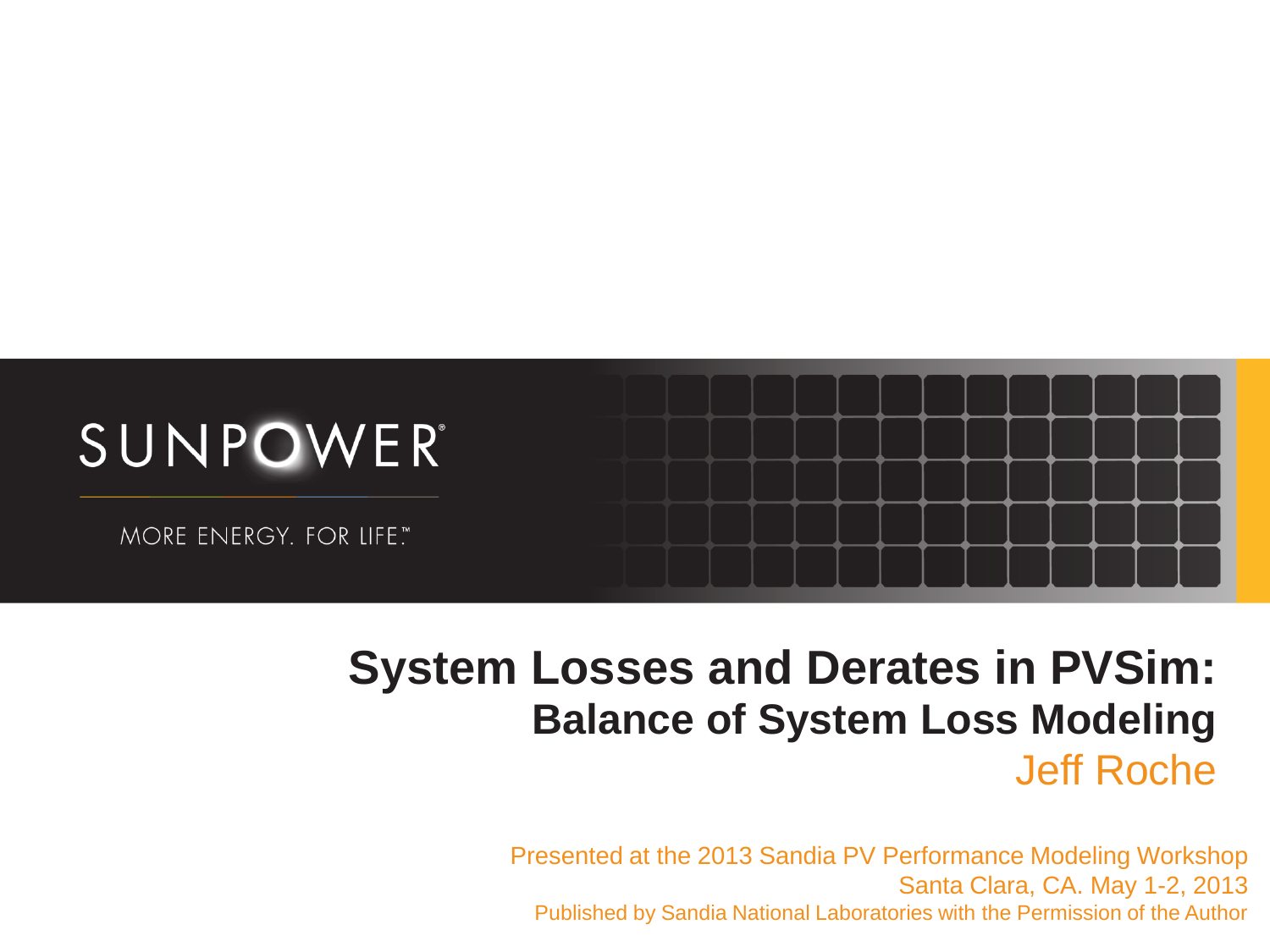#### PVSim Balance of System Loss Inputs

• Static model option:

| <b>Balance of System Losses</b>                                            |                                                                                                                                         |                                                                                        |  |  |  |  |  |
|----------------------------------------------------------------------------|-----------------------------------------------------------------------------------------------------------------------------------------|----------------------------------------------------------------------------------------|--|--|--|--|--|
| Loss scheme: Utility ground-mount/Oasis - HV<br>▼                          |                                                                                                                                         |                                                                                        |  |  |  |  |  |
| DC System                                                                  |                                                                                                                                         |                                                                                        |  |  |  |  |  |
| Array Wiring:                                                              | O Calculate wiring loss<br>Ave. array radius: 50<br>Ave. feeder length: 100<br><b>O Use static wiring loss</b><br>DC wiring loss<br>1.5 | auto<br>Feeder gauge:<br>meters<br>▼<br>meters<br>No. feeders/inverter: auto<br>▼<br>% |  |  |  |  |  |
| Array<br>Mismatch:                                                         | Mismatch Loss:<br>0.8                                                                                                                   | %                                                                                      |  |  |  |  |  |
| Inverter:                                                                  | Nominal efficiency:<br>97.0                                                                                                             | %<br>Total inverter kVA:<br>9120                                                       |  |  |  |  |  |
| <b>AC System</b><br>O Calculate AC losses<br><b>O Use static AC losses</b> |                                                                                                                                         |                                                                                        |  |  |  |  |  |
| <b>Transformers</b><br>and AC<br>Collection:                               | MV transformer efficiency:<br>HV transformer efficiency:<br>AC wiring loss:<br>Auxiliary load loss:                                     | 99.0<br>%<br>%<br>99.5<br>$\frac{9}{6}$<br>1.25<br>%<br>0.3                            |  |  |  |  |  |
| Operational<br>Efficiency:                                                 | System availability:                                                                                                                    | 98.0<br>%                                                                              |  |  |  |  |  |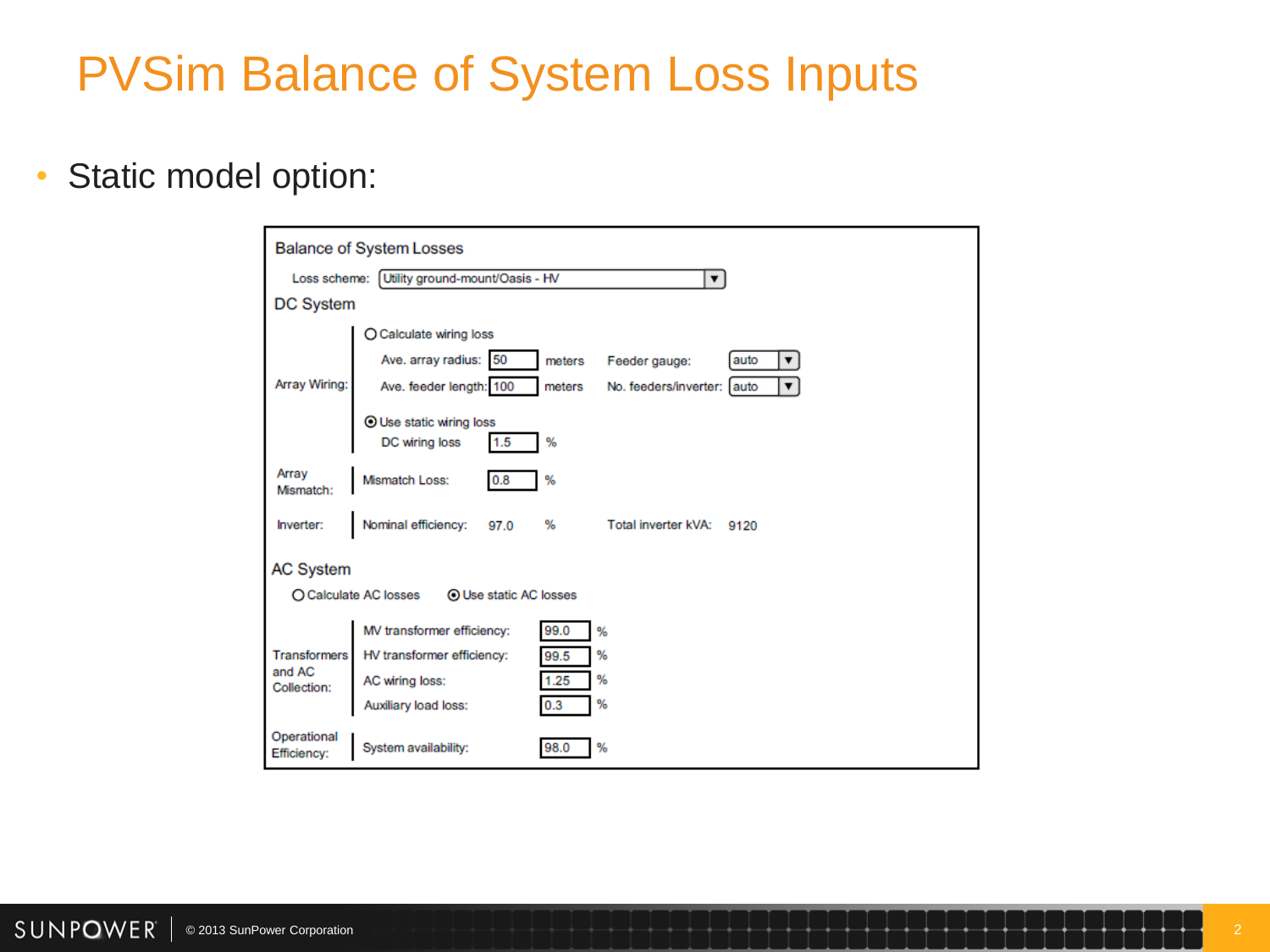#### PVSim Balance of System Loss Inputs

• Dynamic model option:

| <b>Balance of System Losses</b>                                         |                                                                                                                                                                                                                                                                                                                                                                                                                                            |  |  |  |  |  |  |
|-------------------------------------------------------------------------|--------------------------------------------------------------------------------------------------------------------------------------------------------------------------------------------------------------------------------------------------------------------------------------------------------------------------------------------------------------------------------------------------------------------------------------------|--|--|--|--|--|--|
| Loss scheme: Utility ground-mount/Oasis - HV<br>$\overline{\mathbf{v}}$ |                                                                                                                                                                                                                                                                                                                                                                                                                                            |  |  |  |  |  |  |
| <b>DC System</b>                                                        |                                                                                                                                                                                                                                                                                                                                                                                                                                            |  |  |  |  |  |  |
| Array Wiring:                                                           | ◎ Calculate wiring loss<br>Ave. array radius:<br>50<br>auto<br>Feeder gauge:<br>▼<br>meters<br>Ave. feeder length: 100<br>No. feeders/inverter:<br>lauto<br>▼<br>meters<br>O Use static wiring loss<br>DC wiring loss<br>1.5<br>%                                                                                                                                                                                                          |  |  |  |  |  |  |
| Array<br>Mismatch:                                                      | %<br><b>Mismatch Loss:</b><br>0.8                                                                                                                                                                                                                                                                                                                                                                                                          |  |  |  |  |  |  |
| Inverter:                                                               | Nominal efficiency:<br>%<br>Total inverter kVA:<br>97.0<br>9120                                                                                                                                                                                                                                                                                                                                                                            |  |  |  |  |  |  |
| <b>AC System</b>                                                        |                                                                                                                                                                                                                                                                                                                                                                                                                                            |  |  |  |  |  |  |
| ⊙ Calculate AC losses<br>O Use static AC losses                         |                                                                                                                                                                                                                                                                                                                                                                                                                                            |  |  |  |  |  |  |
| Padmount<br><b>Transformer</b><br>and MV<br>Collection:                 | Transformer no-load loss:<br>Transformer no-load loss:<br>0.09<br>$\bf{0}$<br>%<br>%<br><b>HV Step-Up</b><br>%<br>Transformer rated load loss:<br>%<br><b>Transformer rated load loss:</b><br>0<br>1.13<br>Transformer<br>and HV<br>%<br>%<br>$\bf{0}$<br>Auxiliary load loss:<br>0.18<br>Auxiliary load loss:<br>Transmission:<br>$\mathbf{0}$<br>$\frac{9}{6}$<br>MV collector rated load loss:<br>0.19<br>%<br>Tx line rated load loss: |  |  |  |  |  |  |
| Grid Inter-<br>connection:                                              | Max. system kVA at POI:<br>9120<br>C Curtail exceess power at interconnect<br>0.99<br>Inverter power factor:<br>Collector voltage factor:<br>1.03<br>○ Account for nighttime losses                                                                                                                                                                                                                                                        |  |  |  |  |  |  |
| Operational<br>Efficiency:                                              | 98.0<br>System availability:<br>%                                                                                                                                                                                                                                                                                                                                                                                                          |  |  |  |  |  |  |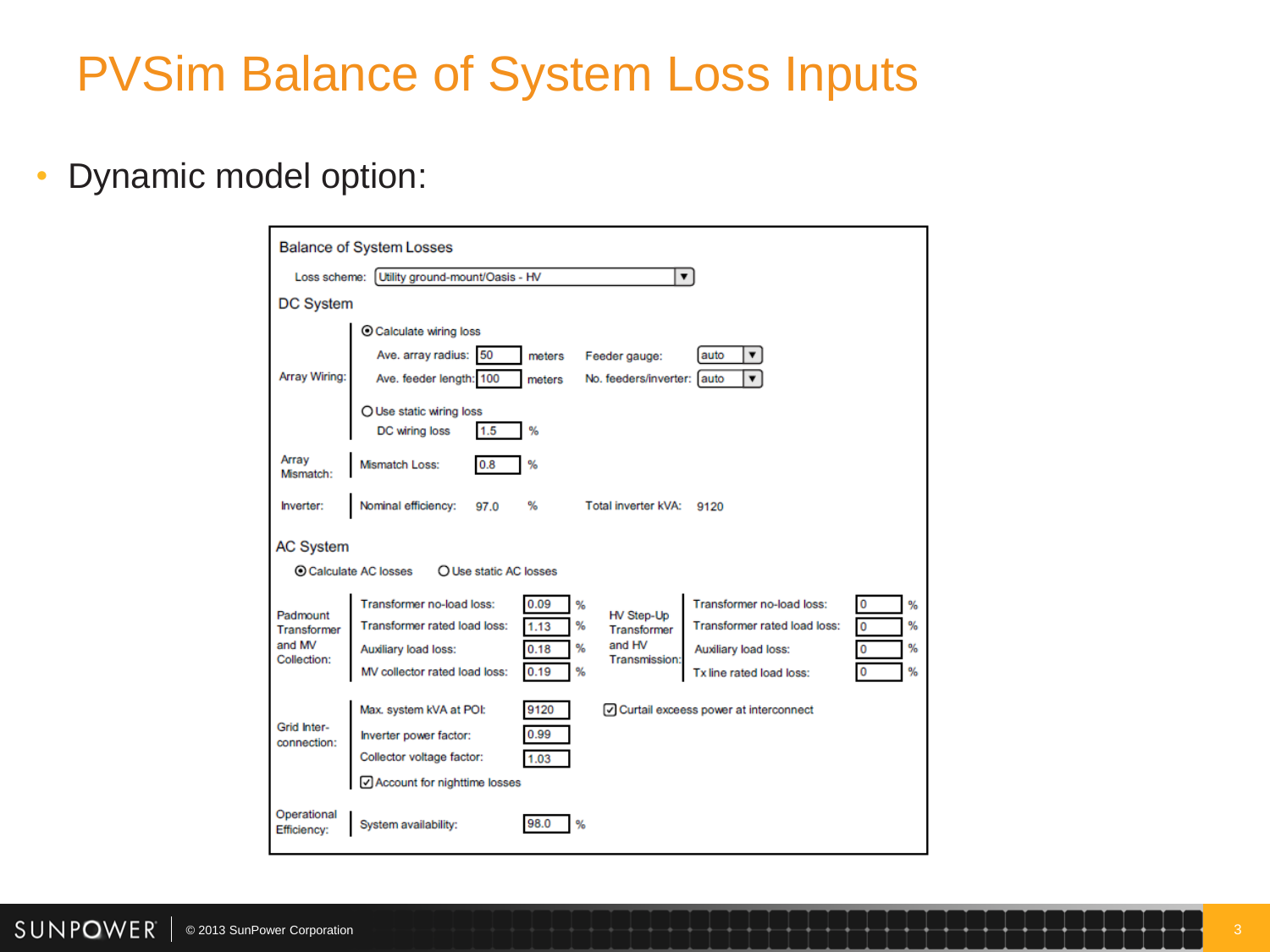## DC Wiring Loss Model

**DC System** 

|                    | <b>⊙</b> Calculate wiring loss                   |      |                  |                                        |              |  |  |  |
|--------------------|--------------------------------------------------|------|------------------|----------------------------------------|--------------|--|--|--|
| Array Wiring:      | Ave. array radius: 50<br>Ave. feeder length: 100 |      | meters<br>meters | Feeder gauge:<br>No. feeders/inverter: | auto<br>auto |  |  |  |
|                    | O Use static wiring loss<br>DC wiring loss       | 1.5  | %                |                                        |              |  |  |  |
| Array<br>Mismatch: | Mismatch Loss:                                   | 0.8  | %                |                                        |              |  |  |  |
| Inverter:          | Nominal efficiency:                              | 97.0 | %                | Total inverter kVA:                    | 9120         |  |  |  |

• Voltage drop calculated across strings and feeders:

$$
P_{loss} = \sum (V_{drop\_string} * I_{string}) + \sum (V_{drop\_feeder} * I_{feeder})
$$

• Conductor sizing estimated from max short-circuit current if the user is unsure of exact parameters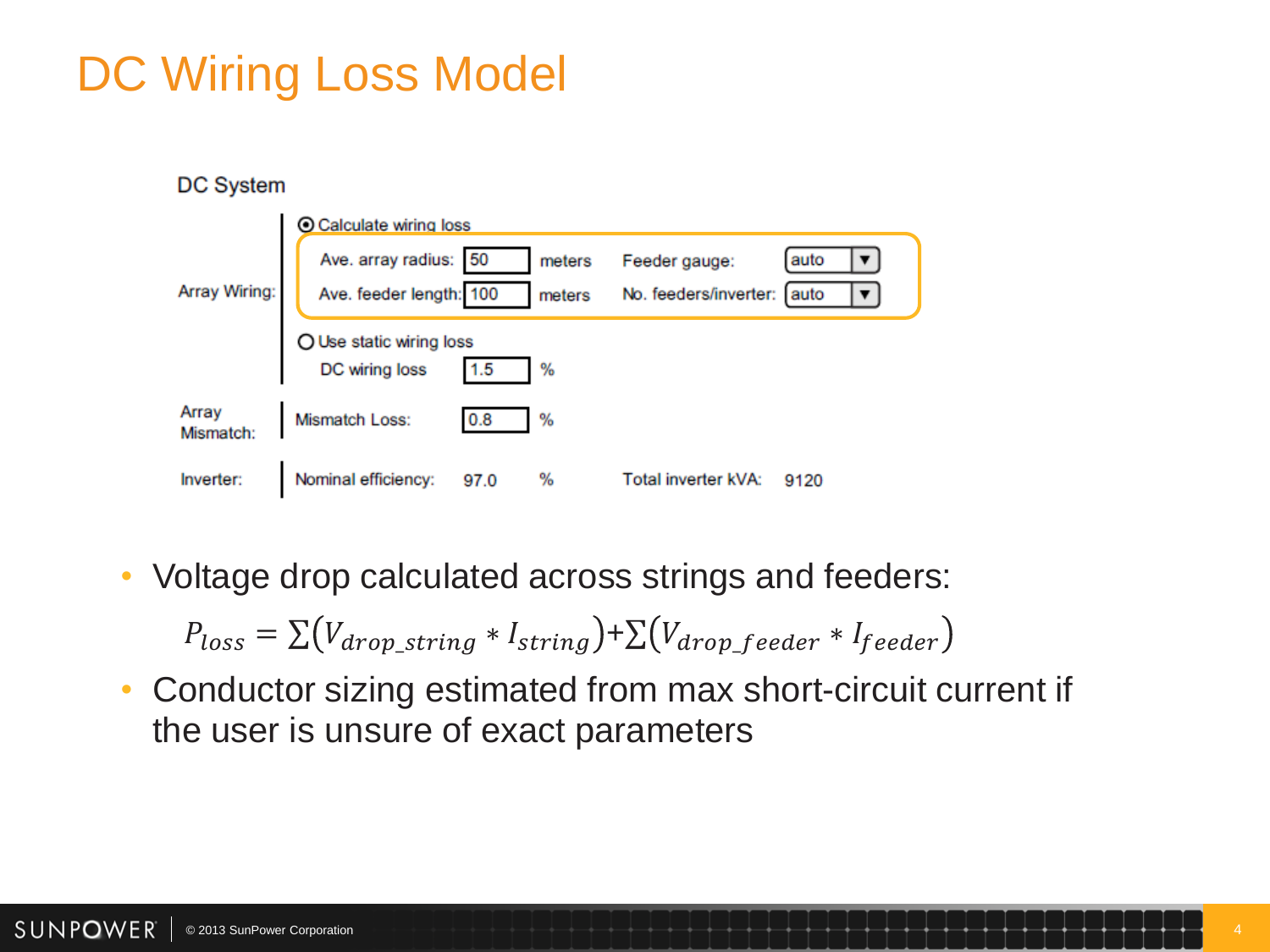### Inverter Efficiency & Clipping

DC System

| -------            |                          |      |        |                       |      |  |  |  |
|--------------------|--------------------------|------|--------|-----------------------|------|--|--|--|
|                    | ⊙ Calculate wiring loss  |      |        |                       |      |  |  |  |
|                    | Ave. array radius: 50    |      | meters | Feeder gauge:         | auto |  |  |  |
| Array Wiring:      | Ave. feeder length: 100  |      | meters | No. feeders/inverter: | auto |  |  |  |
|                    | O Use static wiring loss |      |        |                       |      |  |  |  |
|                    | DC wiring loss           | 1.5  | %      |                       |      |  |  |  |
| Array<br>Mismatch: | Mismatch Loss:           | 0.8  | %      |                       |      |  |  |  |
| Inverter:          | Nominal efficiency:      | 97.0 | %      | Total inverter kVA:   | 9120 |  |  |  |

- Sandia Performance Model for Grid-Connected Photovoltaic Inverters<sup>1</sup>
- Dynamic (with temperature) AC capacity model

[1] King, D. Gonzalez, S., Galbraith, G., Boyson, W., 2007, Performance Model for Grid-Connected Photovoltaic Inverters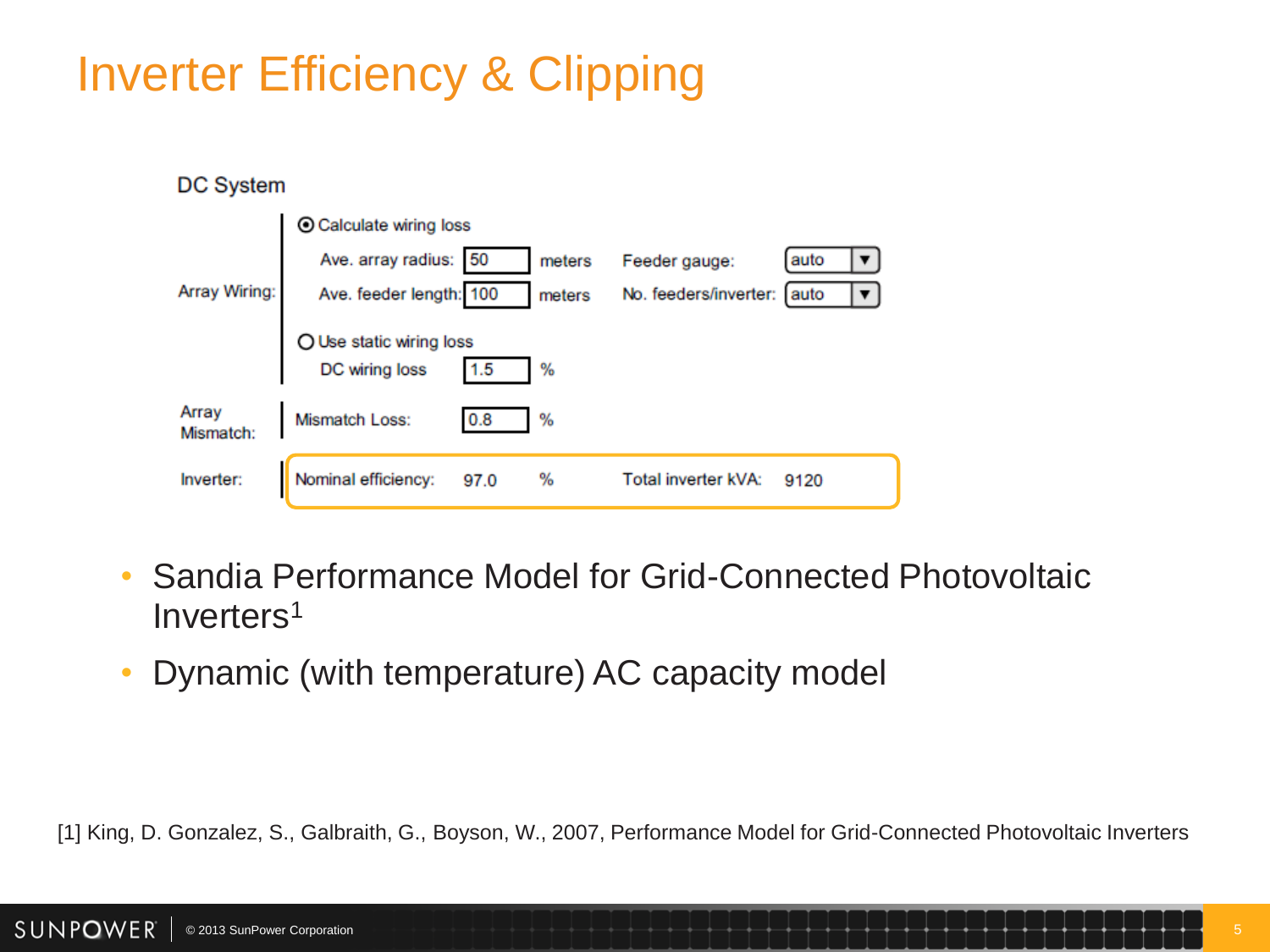#### Auxiliary Load Loss

**AC System** 

⊙ Calculate AC losses

○ Use static AC losses



- Auxiliary loads are modeled as a constant reduction in output
- User can choose whether or not to include nighttime losses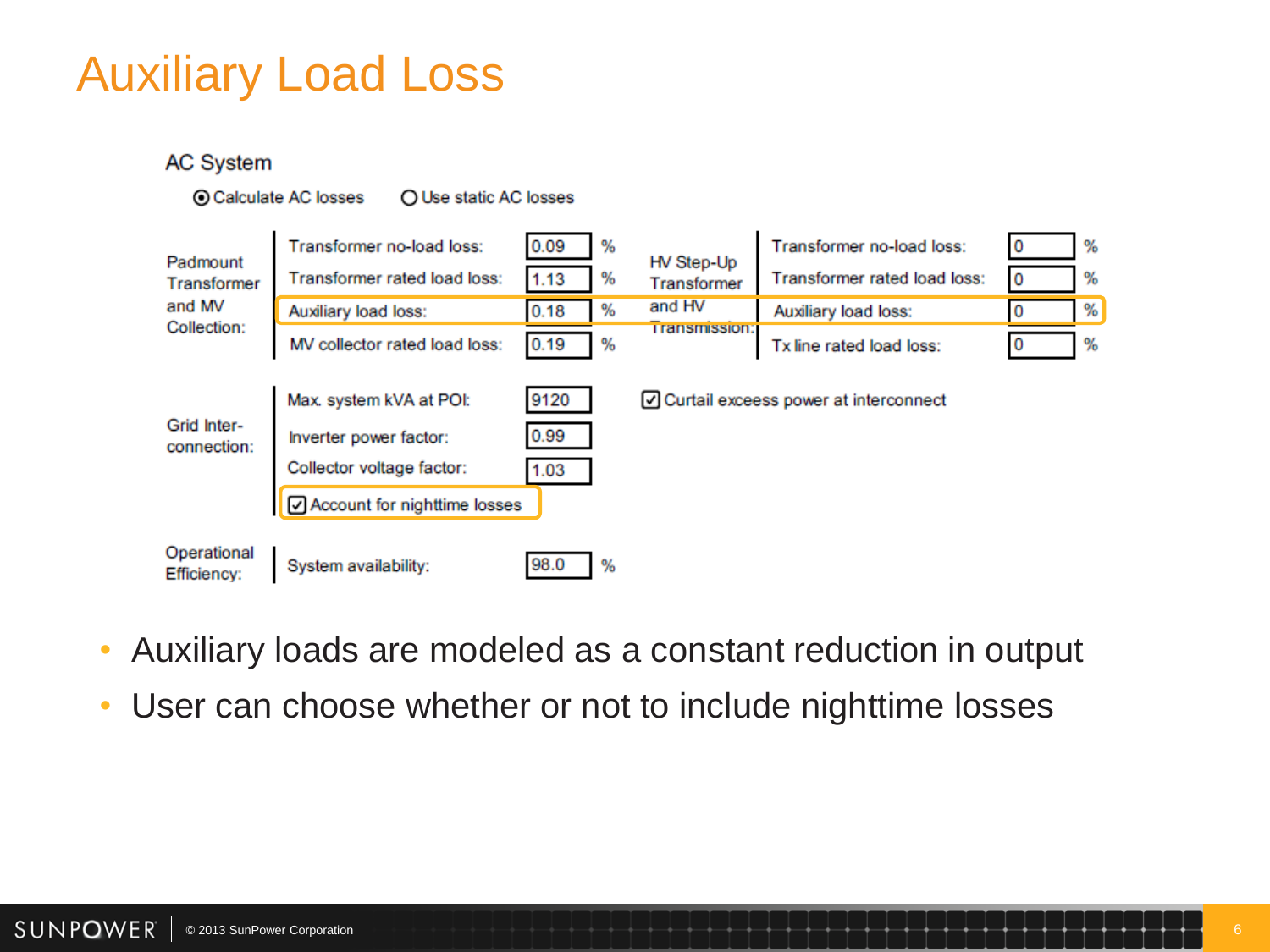#### Transformer & AC Line Losses

#### **AC System**

⊙Calculate AC losses ○ Use static AC losses

Transformer no-load loss: 0.09 Transformer no-load loss: % %  $\bf{0}$ Padmount HV Step-Up Transformer rated load loss: 1.13 Transformer rated load loss:  $\frac{9}{6}$ %  $\bf{0}$ Transformer Transformer and MV and HV Auxiliary load loss:  $0.18$ % Auxiliary load loss: 0 % Collection: **Transmission** MV collector rated load loss:  $0.19$ 0  $%$ % Tx line rated load loss: Max. system kVA at POI: 9120 ◯ Curtail exceess power at interconnect Grid Inter-Inverter power factor: 0.99 connection:

%

1.03

Operational System availability: 98.0 Efficiency:

Collector voltage factor:

◯ Account for nighttime losses

• Transformer loss:

• Variable loss calculation:

 $= P_{rated\_load\_loss} *$ 

Pvariable\_load\_loss

 $P_{loss} = P_{no\_load\_loss}$  $+ P_{variable\_load\_loss}$ 

• AC line loss:

 $P_{loss} = P_{variable\ load\ loss}$ 

2

 $P_{in}$ 

 $PF * VF * P_{rated}$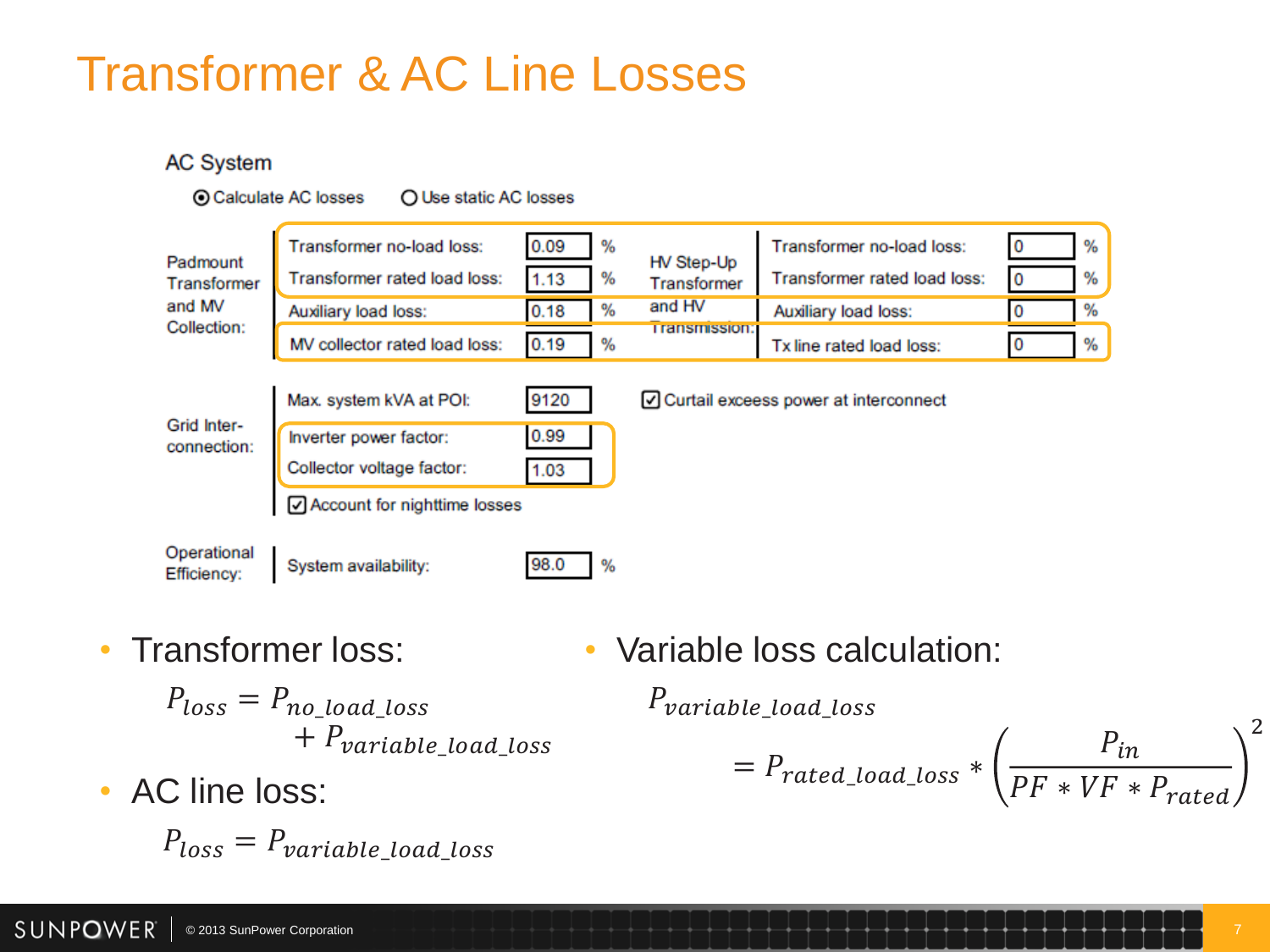#### Balance of System Loss Accounting

| Annual Losses & Adjustments vs. STC (%)            |         |
|----------------------------------------------------|---------|
| <b>Inter-Array Shading Loss</b>                    | 0.00    |
| <b>Site Shading Loss</b>                           | 0.00    |
| <b>Soiling Loss</b>                                | $-3.00$ |
| <b>Tracker Misalignment Loss</b>                   | 0.00    |
| <b>Angle-of-Incidence Loss</b>                     | $-0.97$ |
| <b>Air Mass Adjustment</b>                         | 0.16    |
| <b>Operating Temperature Adjustment</b>            | $-7.23$ |
| <b>Efficiency vs. Irradiance Adjustment</b>        | $-1.47$ |
| <b>Module Flash Adjustment</b>                     | 0.23    |
| <b>Module Light-Induced Degradation Adjustment</b> | 0.00    |
| <b>Module Mismatch Loss</b>                        | $-1.00$ |
| <b>DC Wiring Loss</b>                              | $-1.50$ |
| <b>Inverter DC Limit Loss</b>                      | 0.00    |
| <b>Inverter Efficiency Adjustment</b>              | $-1.68$ |
| <b>Inverter AC-Capacity Clipping Loss</b>          | $-0.01$ |
| <b>LV Auxiliary Load Loss</b>                      | $-0.01$ |
| <b>Padmount Transformer Loss</b>                   | $-1.00$ |
| <b>MV Collector Loss</b>                           | $-0.20$ |
| <b>MV Auxiliary Load Loss</b>                      | $-0.20$ |
| <b>HV Step-Up Transformer Loss</b>                 | $-0.20$ |
| <b>Transmission Line Loss</b>                      | $-0.60$ |
| <b>Interconnect Curtailment Loss</b>               | 0.00    |
| <b>Annual Availability</b>                         | 98.0    |

| End-of-Interval<br>  Timestamp |                   | <b>Array Losses</b>         | <b>AC Balance of System Losses</b> |                                                  |                        |                    |                                                                        |                          |                                                                 |
|--------------------------------|-------------------|-----------------------------|------------------------------------|--------------------------------------------------|------------------------|--------------------|------------------------------------------------------------------------|--------------------------|-----------------------------------------------------------------|
| <b>Time Stamp</b>              | Wiring<br>Loss(W) | <b>Mismatch</b><br>Loss (W) | LV Aux.<br>(kW)                    | Padmount<br> Load Loss Transformer <br>Loss (kW) | <b>MV</b><br>Loss (kW) | Substation<br>(kW) | <b>HV Step-Up</b><br>Collector Aux. Load Loss Transformer Loss<br>(kW) | <b>Line Loss</b><br>(kW) | Transmission Interconnection<br><b>Curtailment Loss</b><br>(kW) |
| 01/01 10:00:00                 | 45.0              | 30.1                        | 0.10                               | 0.21                                             | 0.40                   | 0.05               | 0.10                                                                   | 0.34                     |                                                                 |